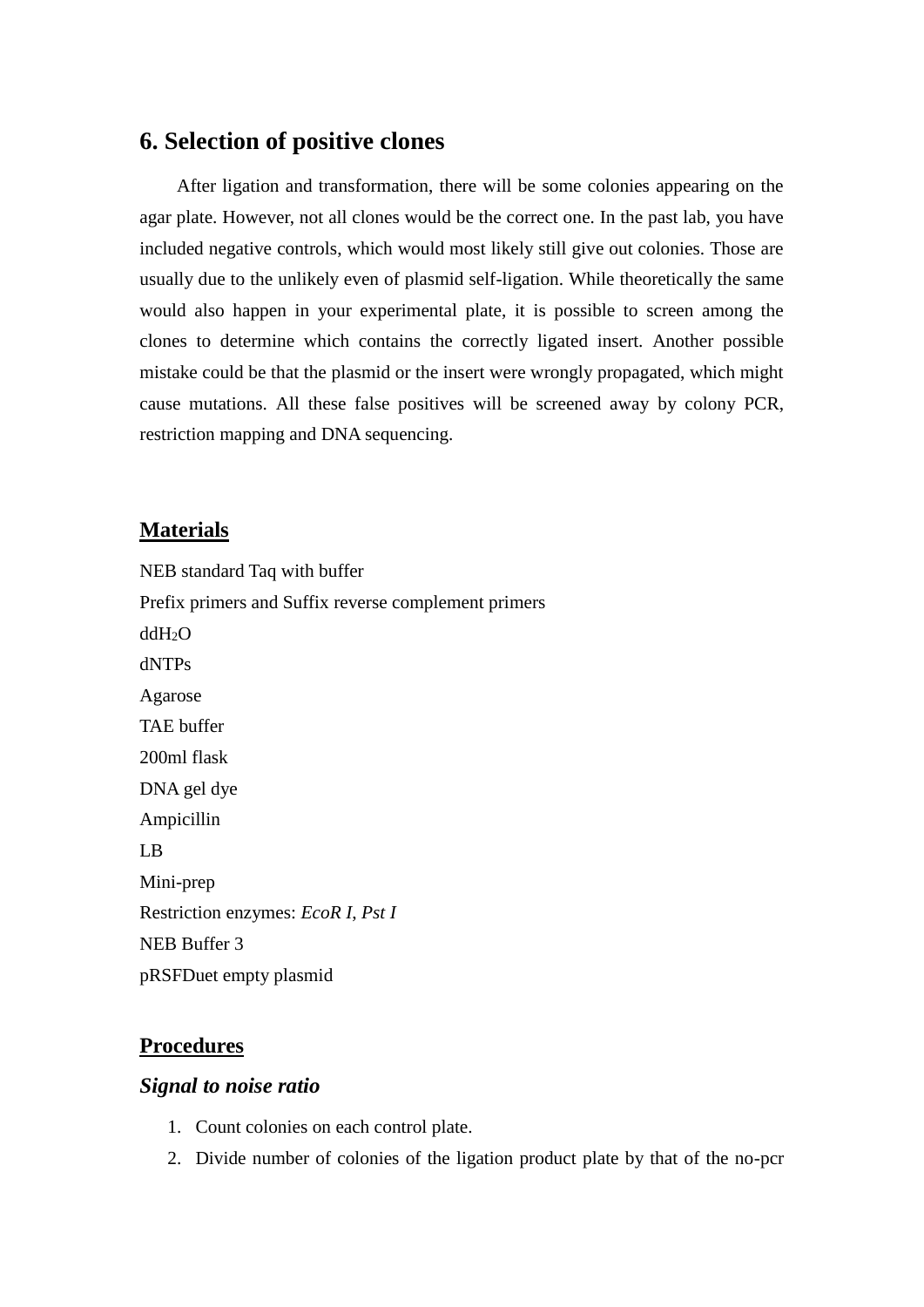plate.

3. Decide number of clones to pick.

### *Colony PCR and DNA sequencing*

1. Setup 1X PCR reaction as follow:

10X Standard Taq Reaction Buffer: 2.5ul

10mM dNTPs : 0.5ul 10uM Forward Primer : 0.5ul

10uM Reverse Primer : 0.5ul

- Taq DNA Polymerase : 0.125ul
- Nuclease-free water : to 25ul
- 2. Divide an agar plate into 16 squares with markers.
- 3. Pick a single colony, streak into a square in the ampicillin agar plate and then in a 1X reaction, and repeat as needed, incubate at 37C overnight.
- 4. Setup PCR routine as follow: Initial Denaturation: 95 °C 30 s

30 Cycles: 95 °C 30 s

```
60 °C 60 s
```

```
68 °C 60 s
```
Final Extension: 68 °C 5 min

Hold:  $4^{\circ}$ C

- 5. Run 1% agarose gel to confirm existence of correct band.
- 6. Pick 2 clones with correct band in agarose gel into 5 ml LB culture with ampicillin and shake it overnight at 37 °C, 220 rpm.
- 7. Aliquot 1 ml of overnight culture to sequencing.
- 8. Mini-prep according to the manufacturer's protocol.
- 9. Take OD 260 and OD 280, 260/280 ratio and DNA concentration.

## *Restriction mapping*

- 1. Digest the plasmid using *EcoR I* and *Pst I*, with uncut and single cut controls.
- 2. Run DNA gel with ladder, uncut, *EcoR I*, *Pst I*, Double cut, PCR product, single cut empty vector.